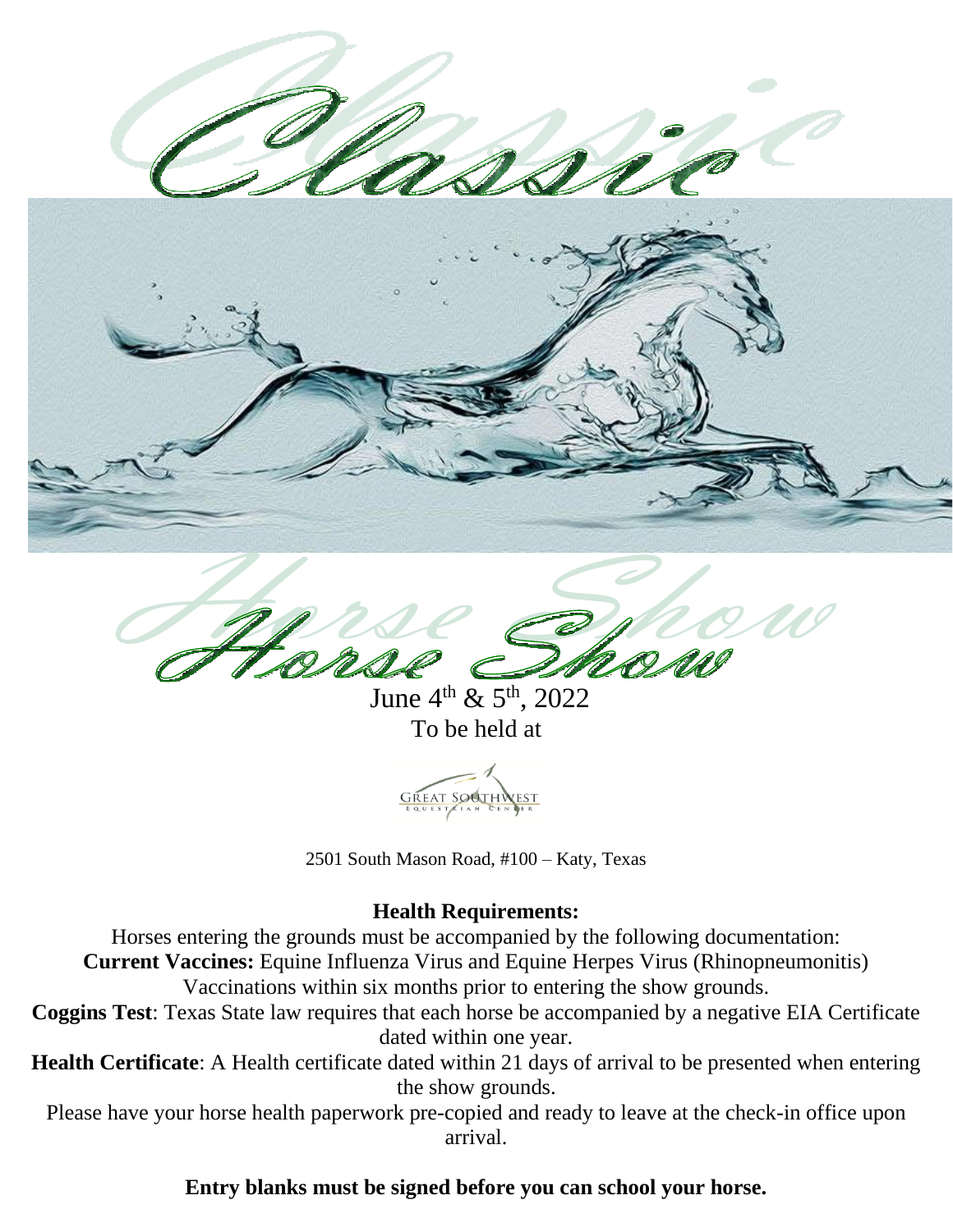# **Classic Shows I & II**

# **COMPETITION OFFICIALS**

Horse Show consist of two separate one-day shows. Management reserves the right to add to or vary from this list.

# **Competition Management**



### **Judges**

Russell Erxleben (J) – Livingston, TX Virginia Trail, Alvin, TX

Ginger Black R (H) – Ft. Worth, TX Liza Richardson (H) – Simonton, TX

**Applicant**

Amy Uniss (6/4) Barbara Bryan (6/5)

**Operations Manager/ Course Designer** 

Amy Uniss – Katy, TX [auniss@gswec.com](mailto:auniss@gswec.com) (281) 978-0767

# **Show Secretary / Show Office**

Wendy Harrison – Katy, TX Caren Luckie – Hempstead, TX

### **Ingates**

Sienna Schroeter – Austin, TX Abby Jeter – Fulshear, TX Wendy Kaminski—The Woodlands, TX Gina Paccinni, Hutto, TX

**Ring Committee** Elizabeth Daugherty Kathy O'Connor

# **Paramedics**

H & H Health and Safety/EMS Chris Holcomb (713) 204-0690

> **Check-In Gate** Monica Westbrook

Recognized By: Greater Houston Hunter Jumper Association

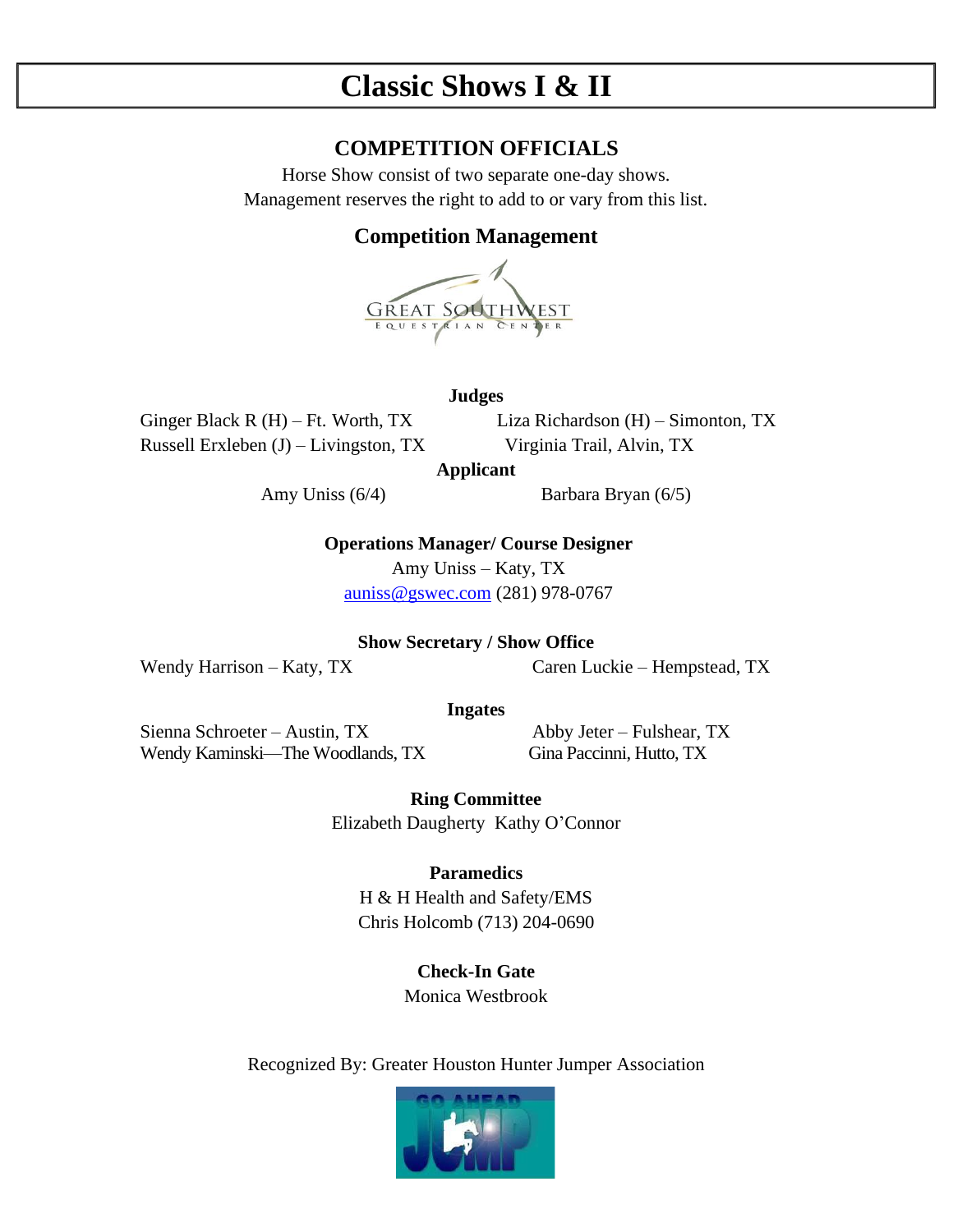# Medical Emergencies







# **NEAREST VETERINARY SURGICAL HOSPITAL**

Texas A & M University 86.5 miles (1 hr 25 min) 500 Raymond Stotzer Pkwy College Station, TX 77843 (979) 845-3511

### **VETERINARIAN**

Brazos Valley Equine Hospitals 6999 HWY 6 Navasota, TX 77868 936-825-2197

# **NEAREST EMERGENCY HOSPITAL – PARAMEDIC**

Memorial Hermann Trauma Center Katy Hospital 6 miles (15 min) 23900 Katy Freeway Katy, TX 77494 (281) 644-7000

Houston Methodist – West Houston 18500 Katy Freeway Houston, TX 77094 (832) 552-1000

Texas Children's Hospital – West Campus 18200 Katy Freeway Houston, TX 77094 (832)227-1000

### **ON SITE PARAMEDIC**

H & H Health and Safety Chris Holcomb (713) 204-0690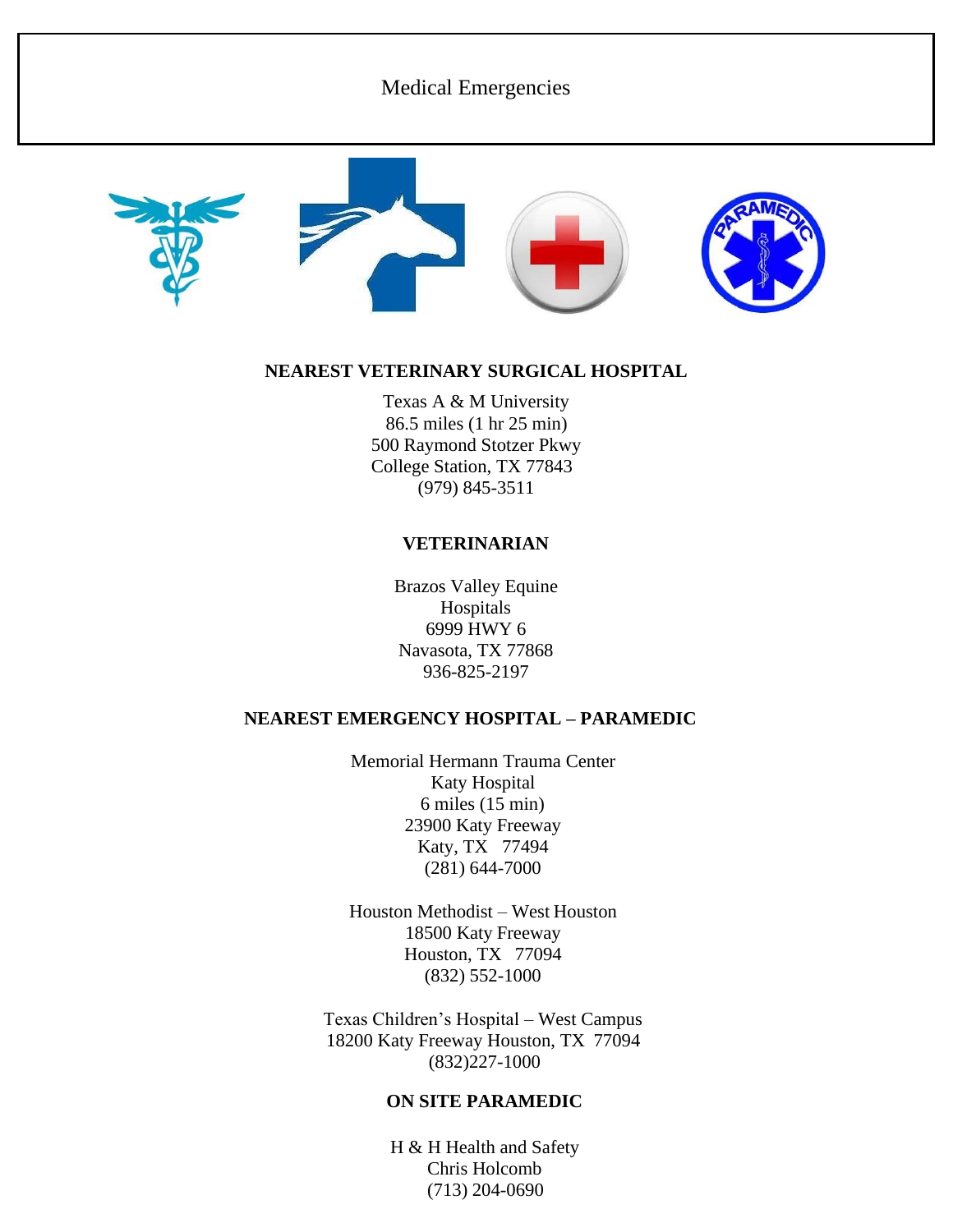# **GENERAL RULES & INFORMATION**

## **ENTRIES**

Entry closing date is Thursday, June 2, 2022. Entries can be completed at [www.horseshowsonline.com .](http://www.horseshowsonline.com/) Completely filled out entries received by Wednesday, June 1, 2022, at 5 p.m. will get a \$10 credit on account.

### **COMPETITION NUMBERS**

OFFICE ISSUED NUMBERS must be worn in the competition rings.

# **SCHOOLING**

All rings will be open for schooling on Friday from 10a.m. until 6 p.m. Entry blanks must be signed before schooling. No manual poling: no offsets of any type may be used while schooling. Jumping will be permitted Saturday and Sunday until 30 minutes prior to show time and after the show only when medical personnel are on the grounds.

# **ATTIRE/HEADGEAR**

All riders must be properly attired (shirts with collars and either boots and breeches or paddock boots and jodhpurs). Numbers must be worn and clearly visible. Protective head gear must be worn BY ALL RIDERS AT ALL TIMES WHILE MOUNTED, anywhere, anytime on the show grounds. Headgear for all riders must meet or exceed ASTM Standards; must carry the SEI tag; and be properly secured by a harness.

### **OFFICE FEE/LATE FEE**

A \$25 Office fee will be charged per entry per show day. All entries received after 6 pm, Thursday, June 2, 2022, will pay a \$35 late fee

### **STALL FEE/GROUNDS FEE/NON-SHOWING FEE**

12x12 and 10x10 permanent stalls (with doors) are available at a cost of \$100 per weekend. Overnight stalls at \$75 (arriving after 4 p.m. the previous day and showing one day only). Day Stalls at \$50 (arriving and showing same day). . Ship-ins will be charged a \$45 ground/clean up fee per horse per day. Non-Showing Fee will be charged at \$40 per day. Horses showing both days will be charged a weekend stall. **NO OUTSIDE SHAVINGS ALLOWED. If outside shavings are found user will be fined \$100/stall.**

# **MEMBERSHIP FEES**

All riders and trainers of entries in this show must be members in good standing of GHHJA or pay non-member fees. Horses and ponies competing for year-end awards must be registered, and their owners and trainers must be members. Membership dues are \$275 for lifetime membership, \$45 annual for seniors (age 18 & over), \$40 annual for juniors (under age 18), Owner/Parent/Other annual \$35 and horse/pony registration is \$45 (lifetime) or \$15 (annual). Dues must be paid to show secretary or proof of membership and horse/pony registration must be submitted before showing. \*Duplicate horse/pony names are not allowed. **A non-member rider or non-member trainer may participate after paying the show secretary a "non-member fee" of \$12.00 per show day.** Lead line participants are exempt from non-member fees. The owner must first check the current registration list to avoid name duplication.

# **CREDIT CARD CONVENIENCE FEE**

A convenience fee of three (3) percent of the total invoice will be added to all invoices being paid with a credit card**.**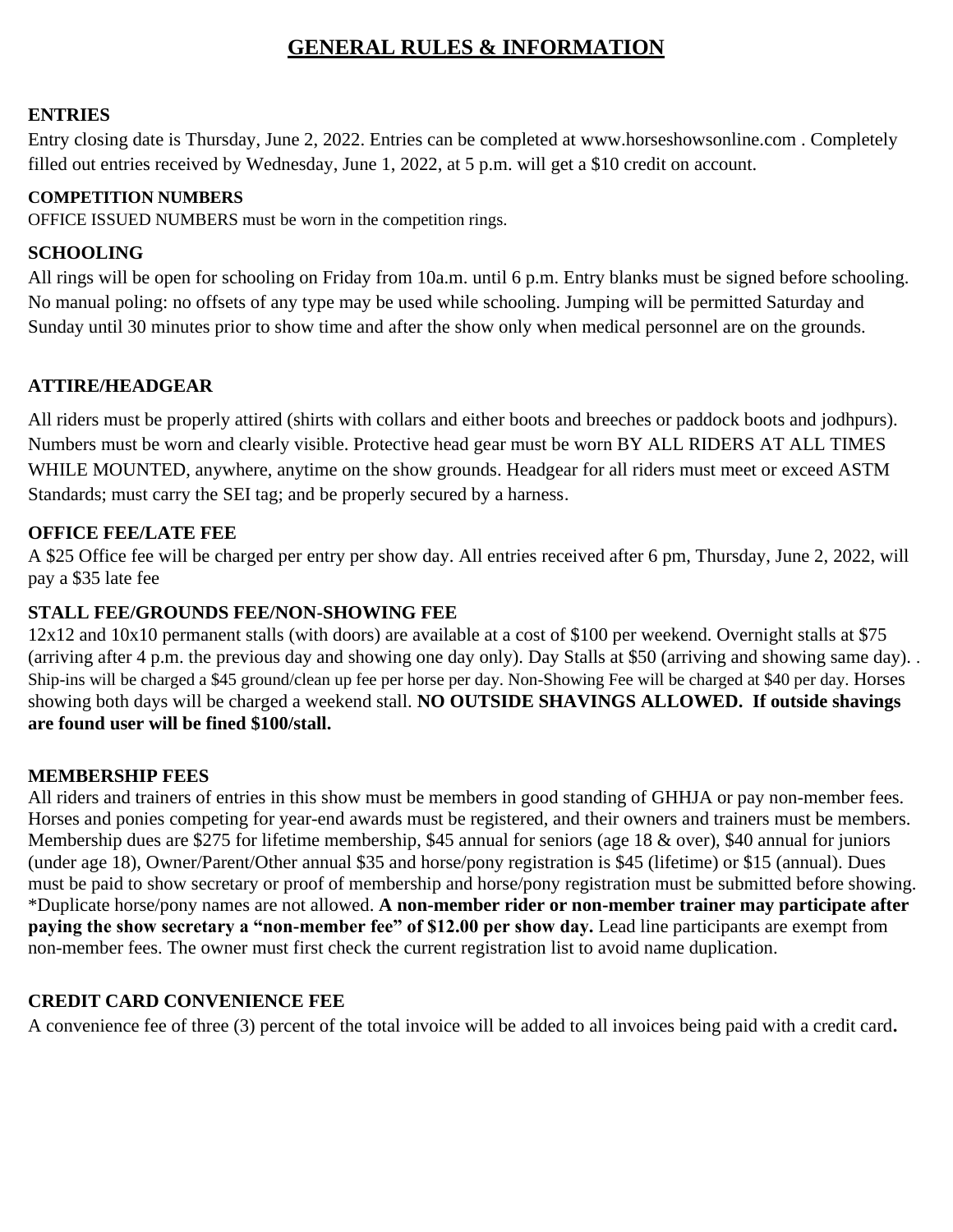# **GENERAL RULES & INFORMATION**

# **NON-NEGOTIABLE CHECKS**

# A \$50.00 SERVICE FEE OR 10% OF THE CHECK AMOUNT/CREDIT CARD CHARGE, WHICHEVER IS GREATER, WILL BE CHARGED FOR ALL RETURNED CHECKS AND/OR DECLINED CREDIT CARDS.

# **CAMPERS**

Camper spaces are available for \$45 per day.

# **RINGS/FOOTING**

Mega Ring 1 is approximately 145' x 265' with ESI International all-weather footing. Mega Ring 2 is approximately 145' x 265' with ESI International all-weather footing. ESI Ring is approximately 140' x 275' with ESI International all-weather footing. Otto Sport 2 is approximately 125' x 275' with Otto Sport footing. Tellepsen Indoor Arena is approximately 150' x 250' with sandy loam footing. Main Indoor arena is 150' x 300' with ESI International allweather footing. Wheless Arena (East Indoor) is 125' x 250' with sandy loam footing. Footing is a priority; rings may be closed to schooling during inclement weather and/or for maintenance at any time during the show at the manager's discretion.

# **COURSES**

Courses will be posted a minimum of 30 minutes prior to each class. In Hunter classes, fences will simulate fences found in the hunt field such as brush, wall, in & out, oxer, post and rails, and gates. At management's discretion, a dotted line may be put into effect to restrict the size of the courtesy circle in hunter classes.

# **RIBBONS/TROPHIES/CHAMPIONSHIPS**

All hunter classes receive a trophy and eight ribbons unless otherwise noted. All equitation classes receive a trophy and eight ribbons unless otherwise noted. All jumper classes receive a trophy and six ribbons unless otherwise noted. Each hunter and jumper section will receive a champion  $\&$  reserve award based on points unless otherwise noted. In all hunter sections, Champion and Reserve Champion will be awarded to two of the top four horses acquiring the most points over fences. These four horses will also receive full points for one under saddle class.

# **PRIZE MONEY**

All jumper and hunter stake classes are paid  $1<sup>st</sup> - 3<sup>rd</sup>$  place.  $1<sup>st</sup> = $15$   $2<sup>nd</sup> = $10$   $3<sup>rd</sup> = $5$ 

# **WARNING:**

Under Texas Law (Chapter 87, Civil, Practice and Remedies Code), a farm animal professional or farm owner or lessee is not liable for an injury to or the death of a participant in farm animal activities, including an employee or independent contractor resulting from the inherent risks of farm animal activities.

**Management reserves the right to change, cancel, or combine classes or to do anything necessary to compensate for excessive or inadequate entries. GREAT SOUTHWEST EQUESTRIAN CENTER L.P., Amy Uniss-Coleman, Barbara Bryan or GHHJA and/or the show management or employees are not responsible for any loss, damage, or injury to any persons, horses or proper**ty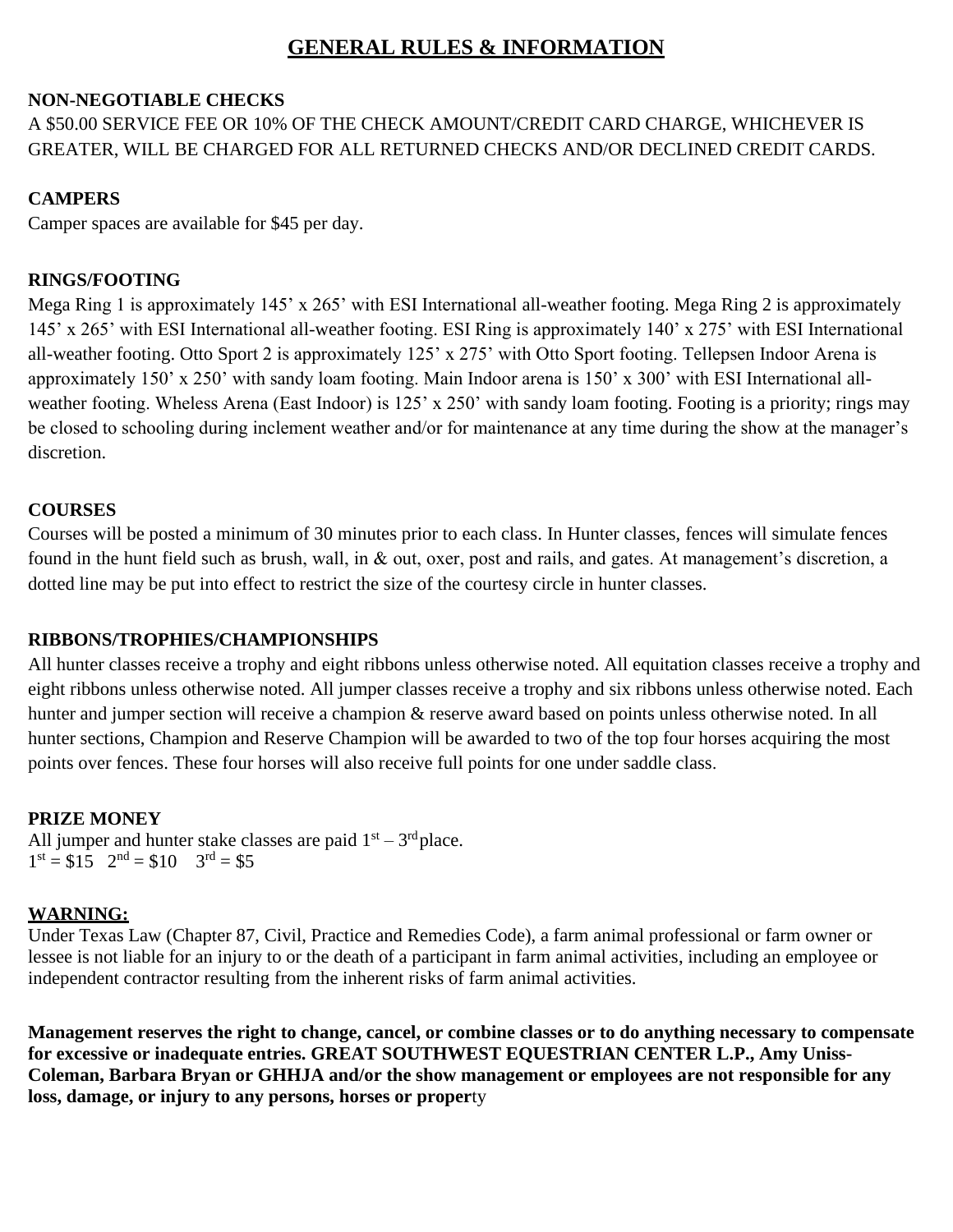# **Class Specifications**

### \* Denotes GHHJA recognized classes

### **\* WALK-TROT DIVISION Entry Fee: \$30/per class**

No cross entries. For riders who have not won 6 blue ribbons at ay show. Riders eligible at the beginning of the show year remain eligible all year.

- 1. Walk-Trot Equitation
- 2. Walk-Trot Horsemanship
- 3. Walk-Trot Individual Test Fig. 8
- 4. Walk-Trot Poles

### **\* PRE-BEGINNER Entry Fee: \$30/per class**

For riders who have not jumped over 18" and have not won 6 cumulative blue ribbons O/F at any show (Warm-up not to count). Riders eligible at the beginning of the show year remain eligible all year.

Fences 18". Trot or canter.

- 5. Pre-Beginner Equitation W/T/C
- 6. Pre-Beginner Equitation O/F
- 7. Pre-Beginner Equitation O/F
- 8. Pre-Beginner Equitation O/F

### **\* BEGINNER Entry Fee: \$30/per class**

For riders who have not jumped over 2' and have not won 6 cumulative blue ribbons O/F at any show prior to 2012. Riders eligible all year. (Pre-Beg & warm-up not to count). Fences 2' maximum.

- 9. Beginner Equitation Flat
- 10. Beginner Equitation O/F
- 11. Beginner Equitation O/F
- 12. Beginner Equitation O/F

### **\* GREEN AS GRASS Entry Fee: \$30/per class Stake Class Entry Fee: \$35**

Fences 2'3". For horses or ponies who have not shown over fence prior to the start of current show year. No cross entries into classes over 2'3".

- 13. Green as Grass Hunter U/S
- 14. Green as Grass Hunter
- 15. Green as Grass Hunter
- 16. Green as Grass Hunter Stake

### **\* NOVICE Entry Fee: \$30/per class**

For riders who have not won 6 cumulative blue ribbons over fences at any GHHJA/THJA/USEF (affiliated) recognized show in a recognized division and who have not shown over 3'. (Warm-up, Pre-Beg and Beginner ribbons do not count.)

Riders eligible all year

Fences 2'3"

- 17. Novice Equitation Flat
- 18. Novice Equitation O/F
- 19. Novice Equitation O/F
- 20. Novice Equitation O/F

### **GSEC HUNTER Entry Fee: \$30/per class**

- Fences 2'6". Open to all.
- 21. GSEC Hunter U/S
- 22. GSEC Hunter
- 23. GSEC Hunter
- 24. GSEC Hunter

### **\*PONY HUNTER Entry Fee: \$30/per class**

# **Stake Class Entry Fee: \$35**

Open to ponies a Junior exhibitor age 14 & under as of start of show year.

No in & outs. Fences 2', 2'3, 2'6 to 2'9

- 25. Pony Hunter Under Saddle
- 26. Pony Hunter
- 27. Pony Hunter
- 28. Pony Hunter Stake

### **\* LIMIT HUNTER Entry Fee: \$30/per class Stake Class Entry Fee \$35**

For riders who have not won six (6) cumulative blue ribbons over fences at any GHHJA/THJA/USEF (affiliated) recognized show. Beginner, Novice, or Schooling Hunter ribbons do not count against this division. Blue ribbons won in the Pony Division at THJA/USEF do count toward eligibility; however, blues won in the Pony Division at GHHJA do not count towards Limit eligibility. Riders eligible at the beginning of the show year remain eligible all year. Fences 2'6".

- 33. Limit Hunter Under Saddle
- 34. Limit Hunter
- 35. Limit Hunter
- 36. Limit Hunter Stake

### **\* LONG STIRRUP / SHORT STIRRUP Fee: \$30/per class**  Fences 2'0". Open to Junior/Adult Amateur riders on horses or ponies. No cross entries for horse/rider combination into any other division and no rider to cross in to any division over 2'3". No oxers

or in & outs. Manners shall be emphasized and extreme speed penalized. 3 riders needed in each section to split the division Long Stirrup open to Sr. Amateur (Adult) riders (over the age of 18) at beginning of the year & Short Stirrup open to Junior riders at the beginning of the year (age 17 & under)

- 94. Long Stirrup / Short Stirrup Eq. on Flat
- 95. Long Stirrup / Short Stirrup Eq. O/F
- 96. Long Stirrup / Short Stirrup Hunter O/F
- 97. Long Stirrup / Short Stirrup Hunter O/F

### **\* PRE-GREEN HUNTER Entry Fee: \$30/per class**

# **Stake Class Entry Fee: \$35**

Fences  $2'6'' - 2'9''$ . For horses and ponies who have not shown prior to current show year over fences exceeding 2'3" in any show. No cross entries into classes over 3'3".

- 37. Pre-Green Hunter U/S
- 38. Pre-Green Hunter
- 39. Pre-Green Hunter
- 40. Pre-Green Hunter Stake

### **\* JUNIOR/ADULT HUNTER Entry Fee: \$30/per class**

### **Stake Class Entry Fee: \$35**

Fences 2'9"-3' . Open to all amateur riders. Ponies may show in Junior /Adult Hunter classes but may not show in any other pony division at the same show.

- 41. Junior/Adult U/S
- 42. Junior/Adult Hunter
- 43. Junior/Adult Hunter
- 44. Junior/Adult Hunter Stake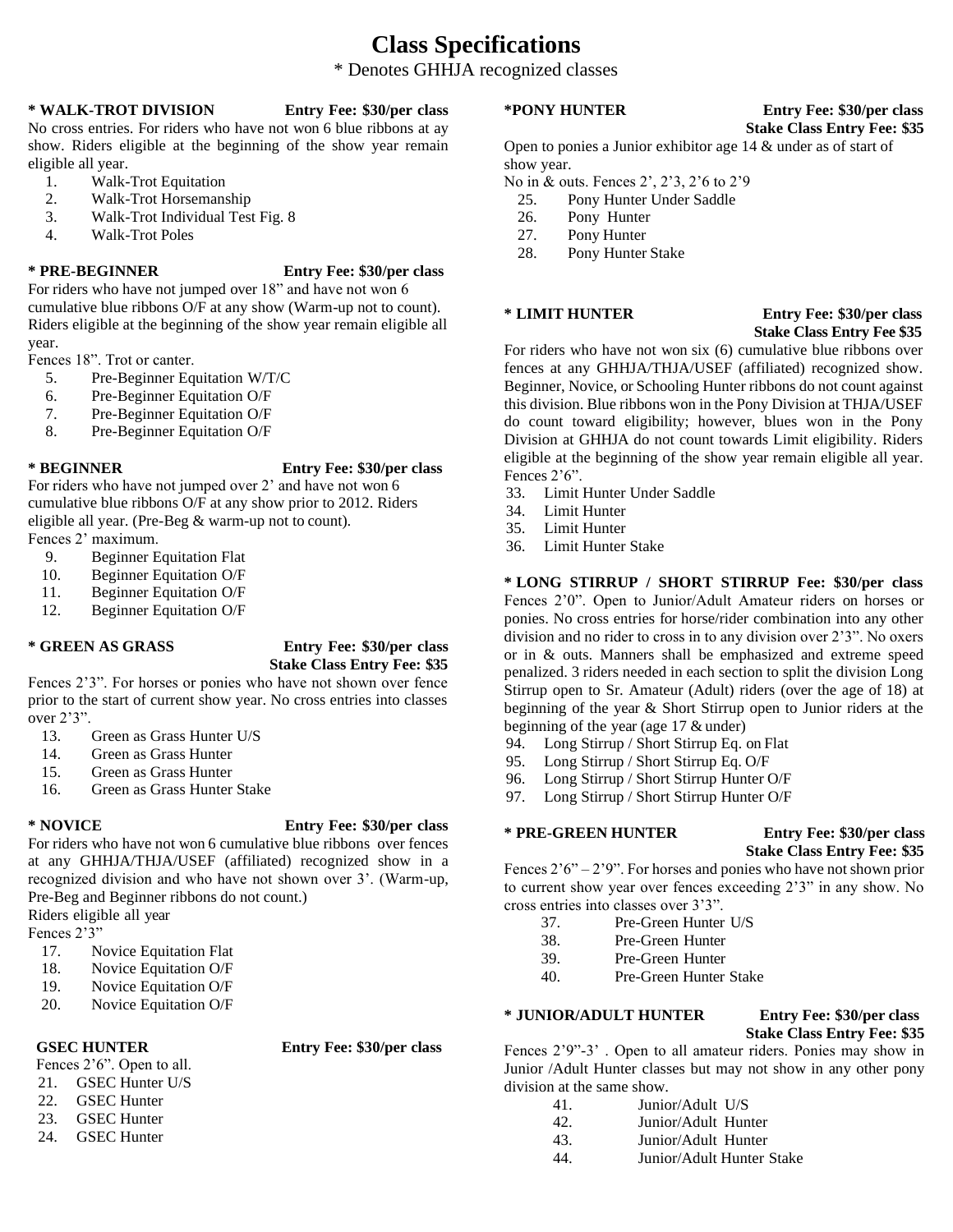# **Class Specifications**

\* Denotes GHHJA recognized classes

### **In Order to compete in a stake class in any hunter division, a horse/pony must compete in at least one (1) other over-fences class in the same division.**

**\* LOW HUNTER Entry Fee: \$30/per class** 

**Stake Class Entry Fee: \$35** Fences  $2'9'' - 3'$ . Open to all horses, ponies and riders.

- 45. Low Hunters U/S
- 46. Low Hunters
- 47. Low Hunters
- 48. Low Hunters Stake

### **\* NON-PRO HUNTER Entry Fee: \$30/per class**

**Stake Class Entry Fee: \$35**

Fences  $2'6'' - 2'9''$ . Open to non-pro riders.

- 49. Non-Pro Hunter U/S
- 50. Non-Pro Hunter
- 51. Non-Pro Hunter
- 52. Non-Pro Hunter Stake

### **\* SCHOOLING HUNTER Entry Fee: \$30/per class**

**Stake Class Entry Fee: \$35**

- Fences 2'3". Open to all.
	- 57. Schooling Hunter U/S
	- 58. Schooling Hunter
	- 59. Schooling Hunter
	- 60. Schooling Hunter Stake

**\*OPEN HUNTER Entry Fee: \$30/per class Stake Class Entry Fee: \$35**

Fences 3'3". Open to all horses and riders.

- 101. Open Hunter U/S
- 102. Open Hunter
- 103. Open Hunter
- 

### **\*SCHOOLING JUMPER Entry Fee: \$35/per class**

Fences  $2'9'' - 3'$ . Max spreads 3'. Open to all. Time allowed will be posted and announced.<br>61. Schooling

- Schooling Jumper. Time first jump-off
- 62. Schooling Jumper. Time first round
- 63. Schooling Jumper. Power & Speed

### **\* JUNIOR/ADULT JUMPER Entry Fee: \$35/per class**

Fences 3' – 3'3". Open to Jr./Adult Am. riders. Jump-off maximum 3'6" with 3'6" spreads. Time allowed will be posted and announced.

- 64. Jr./Adult Jumper. Time first jump-off
- 65. Jr./Adult Jumper. Time first round
- 66. Jr./Adult Jumper. Power & Speed

### **GSEC JUMPER Entry Fee: \$35/per class**

Fences  $3' - 3'3''$ . Open to all riders. Jump-off maximum  $3'6''$  with 3'6" spreads. Time allowed will be posted and announced.

- 29. GSEC Jumper. Time first jump-off
- 30. GSEC Jumper. Time first round
- 31. GSEC Jumper. Power & Speed

**OPEN JUMPER Entry Fee: \$35/per class** Open to all. Fences 3'6" first round. Jump-off max 4'3", max spread 4'. Time allowed will be posted and announced.

- 67. Open Jumper. Time first jump-off
- 68. Open Jumper. Time first round
- 69. Open Jumper. Power & Speed

# **\* ITTY BITTY JUMPER Entry Fee: \$35/per class**

Open to horses or ponies not showing in other jumper divisions or any Hunter or Equitation Classes w/fences over 2'6". Fences no higher than  $2'6$ ".

- 70. Itty Bitty Jumper. Time First Jump-off
- 71. Itty Bitty Jumper. Time First Round
- 72. Itty Bitty Jumper. Power & Speed

### **\* MISCELLANEOUS CLASSES Entry Fee**

| 73.    |                                                      |  |
|--------|------------------------------------------------------|--|
| 74.    |                                                      |  |
| 75.    |                                                      |  |
| 76.    |                                                      |  |
| 77.    |                                                      |  |
| 78.    | $Warm-up - (Long / Short Stirrup Only)$ \$30         |  |
| 79.    |                                                      |  |
| $*80.$ | Junior/Adult Equitation-Flat \$30                    |  |
| $*81.$ | Junior/Adult Equitation O/F-Fences3'-3'3"\$30        |  |
| $*82.$ |                                                      |  |
| $*83.$ | Limit Equitation. Fences 2'6"\$30                    |  |
| $*84.$ |                                                      |  |
| $*85.$ |                                                      |  |
|        | Fences: 2' for small ponies, 2'3" for medium ponies, |  |
|        | $2'6'' - 2'9''$ for large.                           |  |

### \*86. **Pony Medal Entry Fee: \$30**  Open to GHHJA member & non-member pony riders. Not to be divided by size. Fences 2' for small, 2'3" for medium, 2'6" to 2'9" for large. Three riders must complete the course for points to count at year end. Two or more USEF test 1-9 of the top four riders will be required.

- \*87. **Limit Medal**. **Entry Fee: \$30**  Open to GHHJA member and non-member Limit riders. Fences 2'6" max. Three riders must complete the course for points to count at year end. Two or more USEF tests 1-9 of top four rides will be required
- \*98. **GHHJA Medal Entry Fee: \$30**  Junior/Adult. Open to Junior or Adult AM GHHJA members and non-members. 2 or more USEF Tests 1- 19 will be required of the top 4 riders. 3 riders must complete the course. Fences 3'

### **Three riders must be entered before the start of the medal class for it to be held**

- 
- 
- 104. Open Hunter Stake